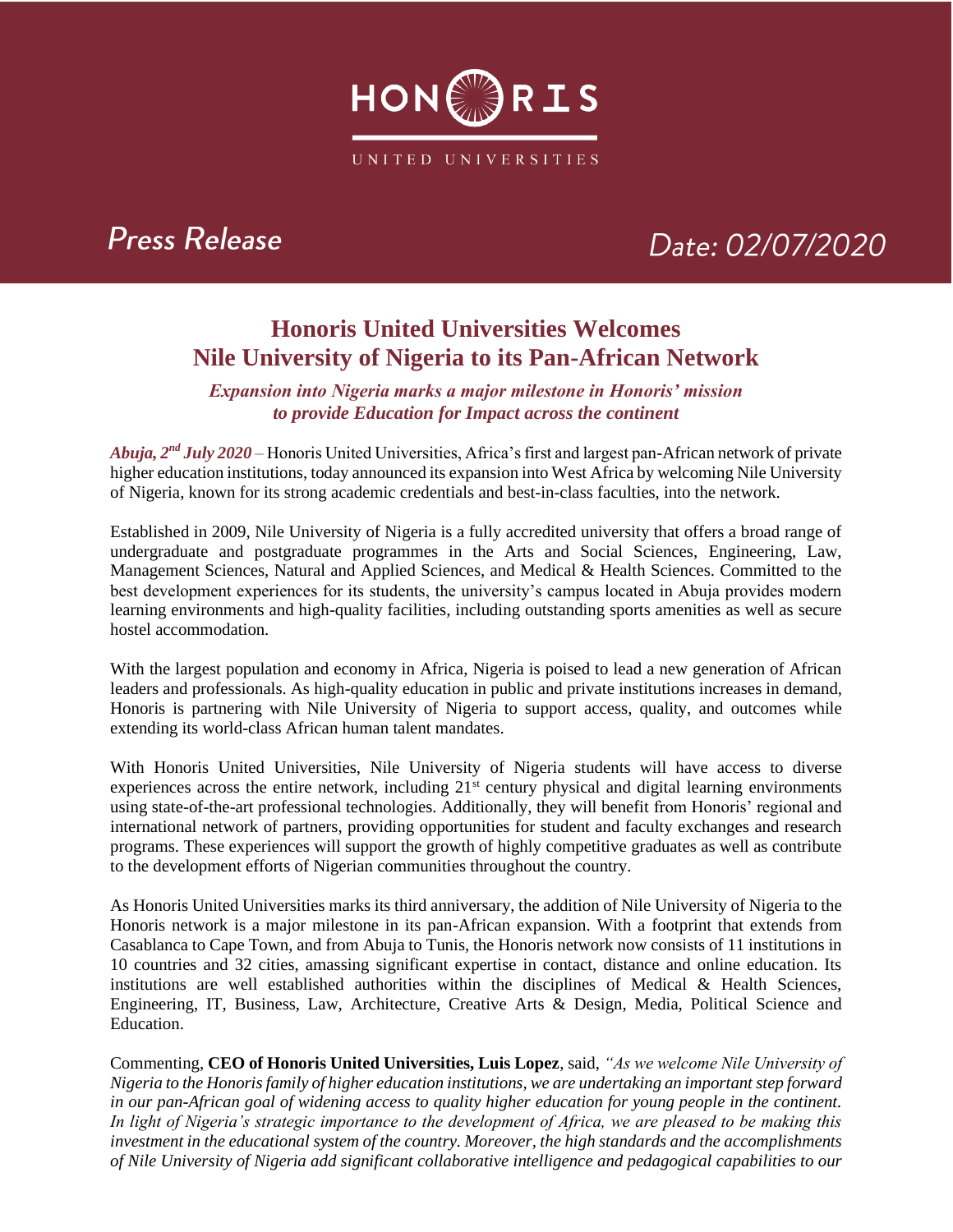

## **Press Release**

# Date: 02/07/2020

*network. I look forward to the contributions Honoris United Universities and Nile University of Nigeria will bring to our communities throughout Nigeria."*

Of note, Nile University of Nigeria's medical school further strengthens the network's health sciences vertical and complements the Honoris Medical Simulation Centre in Tunis, which trains more than 3,500 students and upskills health professionals within the wider medical community. Together, these programs highlight Honoris' focus on professions and skills relevant to the students and to the communities they will impact.

#### **About Honoris United Universities**

Honoris United Universities is the first and largest pan-African private higher education network committed to educating the next generation of African leaders and professionals able to impact regionally in a globalized world. Collaborative intelligence, cultural agility and mobile mind-sets and skills are at the heart of Honoris' vision of higher education. Honoris United Universities joins the expertise of its member institutions to develop world-class African Human capital that is competitive in today's fast-paced, demanding and increasingly digitized labour and start-up markets.

Honoris United Universities gathers a community of **45,000** students on **60** campuses, learning centres and via on-line, in **10** countries and **32** cities. The network counts **11** institutions: multidisciplinary universities, specialized schools, technical and vocational institutes, contact, distance and online institutions. Students have an opportunity to experience exclusive partnerships and exchange programs in more than **60**  universities across Europe and the United States. Over **280** degrees are offered in Medicine, Health Sciences, Engineering, IT, Business, Law, Architecture, Creative Arts and Design, Media, Political Science and Education.

Honoris United Universities. Education for Impact®. [www.honoris.net](http://www.honoris.net/)

#### **About Nile University of Nigeria**

Nile University of Nigeria is a private multidisciplinary university that offers undergraduate and postgraduate students a wide portfolio of programs across six faculties – Faculty of Medical and Health Sciences, Faculty of Arts and Social Sciences, Faculty of Engineering, Faculty of Management Sciences, Faculty of Natural and Applied Sciences and Faculty of Law.

Nile University of Nigeria was founded in 2009 to provide the country's fast-growing number of secondary school leavers with a high-quality university education. It is well-known for its academic credentials and best-in-class faculties offering 26 undergraduate programs and 36 postgraduate programs to over 3,500 students. Its 113-hectare campus, based in Abuja, offers state-of-the art learning spaces, outstanding sports facilities (including basketball, tennis, football, volleyball and table tennis) as well as quality, secure hostels, all in a peaceful and safe environment.